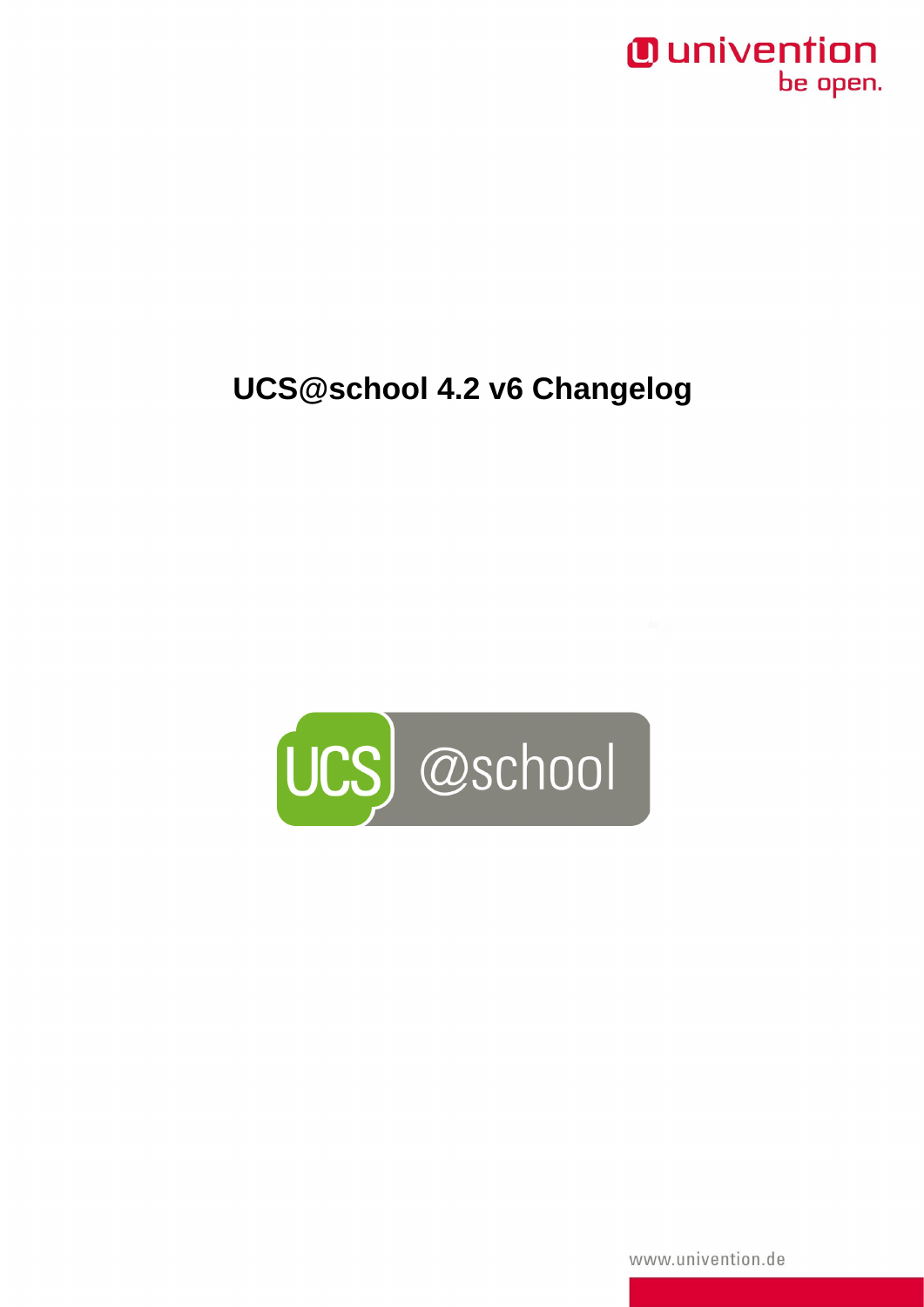# **O** univention be open.

Version 4.2 v6 Stand: 12. December 2017

Alle Rechte vorbehalten./ All rights reserved. (c) 2002-2017 Univention GmbH Mary-Somerville-Straße 1 28359 Bremen Deutschland feedback@univention.de

Jede aufgeführte Marke und jedes Warenzeichen steht im Eigentum ihrer jeweiligen eingetragenen Rechtsinhaber. Linux ist ein eingetragenes Warenzeichen von Linus Torvalds.

The mentioned brand names and registered trademarks are owned by the respective legal owners in each case. Linux is a registered trademark of Linus Torvalds.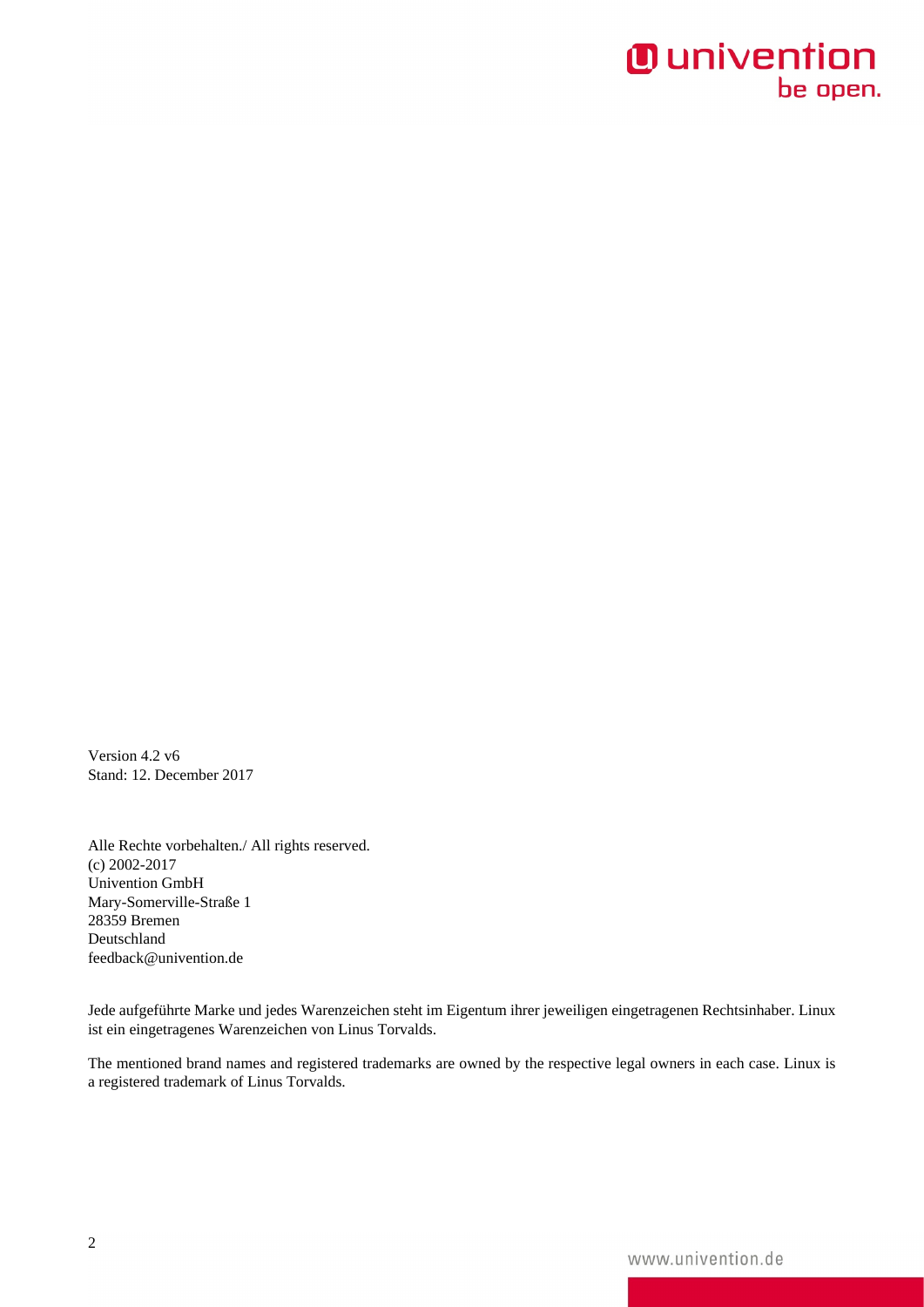# **O** univention<br>be open.

# **Inhaltsverzeichnis**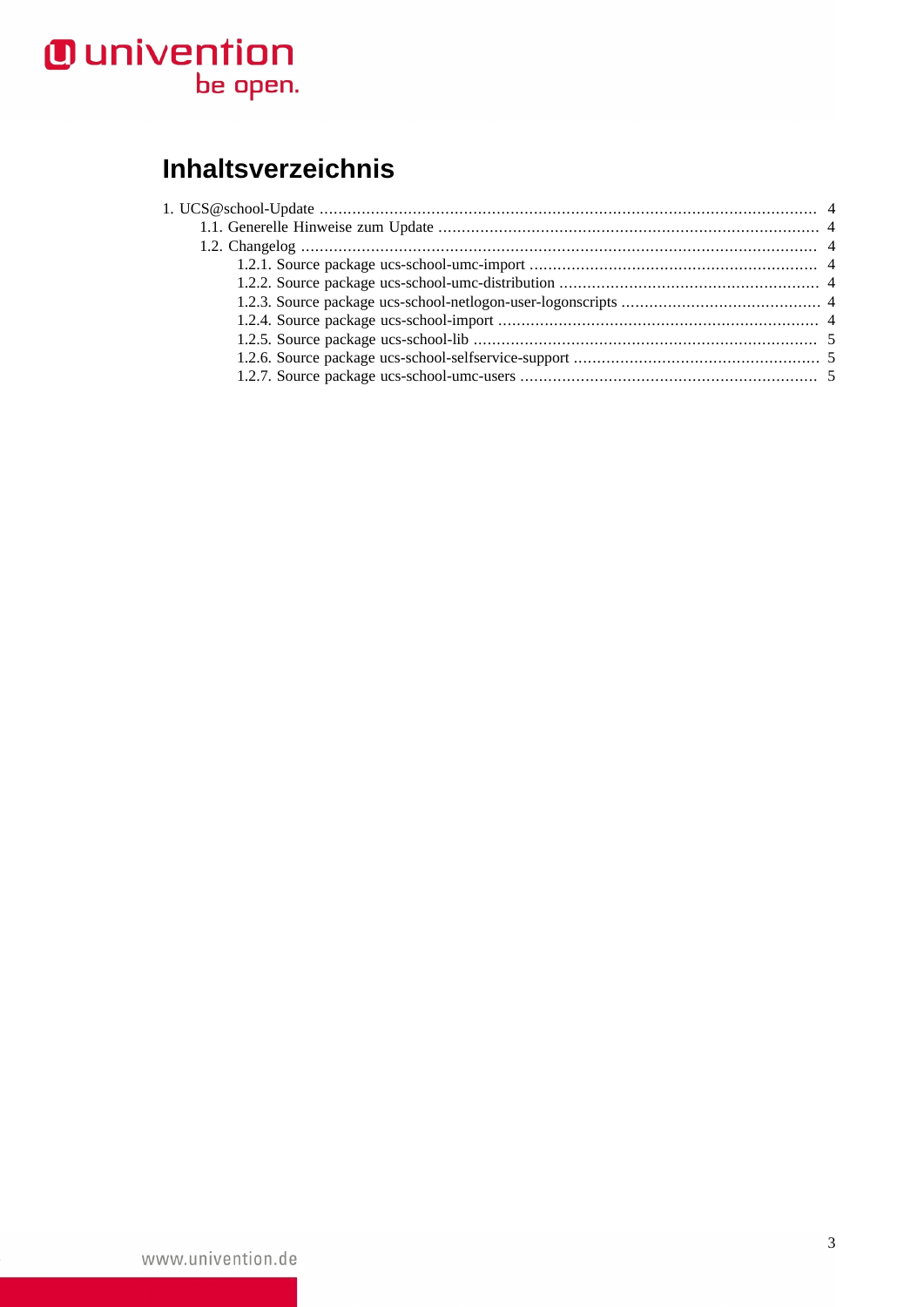*Generelle Hinweise zum Update*

# <span id="page-3-0"></span>**Kapitel 1. UCS@school-Update**

Dieses Dokument enthält die Changelogs mit den detaillierten Änderungsinformationen zum Update von UCS@school von Version 4.2 v5 nach 4.2 v6. Sofern notwendig, werden wichtige Hinweise zum Update in einem separaten Abschnitt behandelt. Die Changelogs werden nur in Englisch gepflegt. Die Änderungsinformationen für vorherige Versionssprünge finden sich unter [https://docs.software-univention.de/.](https://docs.software-univention.de/)

# <span id="page-3-1"></span>**1.1. Generelle Hinweise zum Update**

Während der Aktualisierung kann es zu Ausfällen von Diensten innerhalb der Domäne kommen. Aus diesem Grund sollte das Update innerhalb eines Wartungsfensters erfolgen. Grundsätzlich wird empfohlen das Update zunächst in einer Testumgebung einzuspielen und zu testen. Die Testumgebung sollte dabei identisch zur Produktivumgebung sein.

# <span id="page-3-2"></span>**1.2. Changelog**

#### <span id="page-3-3"></span>**1.2.1. Source package ucs-school-umc-import**

◦ A new experimental UMC module has been implemented that uses the experimental HTTP-API for importing users in UCS@school ([Bug 45664,](https://forge.univention.org/bugzilla/show_bug.cgi?id=45664) [Bug 45659,](https://forge.univention.org/bugzilla/show_bug.cgi?id=45659) [Bug 45662](https://forge.univention.org/bugzilla/show_bug.cgi?id=45662), [Bug 45660](https://forge.univention.org/bugzilla/show_bug.cgi?id=45660), [Bug 45717](https://forge.univention.org/bugzilla/show_bug.cgi?id=45717)).

#### <span id="page-3-4"></span>**1.2.2. Source package ucs-school-umc-distribution**

◦ When collecting distributed materials, files are now stored into a directory Unterrichtsmaterial/PROJEKTNAME-Ergebnisse. The suffix for the name of that directory can be modified with the UCR variable ucsschool/datadistribution/datadir/sender/project/suffix (default is "-Ergebnisse") [\(Bug 45572\)](https://forge.univention.org/bugzilla/show_bug.cgi?id=45572).

#### <span id="page-3-5"></span>**1.2.3. Source package ucs-school-netlogon-user-logonscripts**

◦ When running a resync to recreate all netlogon scripts, the listener module now restarts the netlogon script generation daemon ([Bug 45544](https://forge.univention.org/bugzilla/show_bug.cgi?id=45544)).

#### <span id="page-3-6"></span>**1.2.4. Source package ucs-school-import**

- An experimental HTTP API for starting import jobs can now be installed ([Bug 45844](https://forge.univention.org/bugzilla/show_bug.cgi?id=45844) [Bug 45024\)](https://forge.univention.org/bugzilla/show_bug.cgi?id=45024).
- The configured user role is taken into account when searching for users [\(Bug 45044](https://forge.univention.org/bugzilla/show_bug.cgi?id=45044)).
- Configuration and code for reading and writing CSV data compatible with the HTTP-API was added ([Bug](https://forge.univention.org/bugzilla/show_bug.cgi?id=45342) [45342\)](https://forge.univention.org/bugzilla/show_bug.cgi?id=45342).
- The script ucs-school-testuser-import mistakenly added new students to single letter classes that were disjoint with the classes of other testusers. This problem has been fixed ([Bug 45436](https://forge.univention.org/bugzilla/show_bug.cgi?id=45436)).
- The import scripts for creating computers, networks, printers or groups do not create schools anymore. Previously if the CSV data contained a school which did not exists a broken OU structure was created. Now, if the OU is missing, please call create\_ou prior to import\_computer, import\_networks, import\_printer or import\_group ([Bug 34727](https://forge.univention.org/bugzilla/show_bug.cgi?id=34727)).
- Add a method in the HTTP-API which returns the permitted roles for school where a user can start an import [\(Bug 45717](https://forge.univention.org/bugzilla/show_bug.cgi?id=45717)).

Feedback $\Omega$ 

Feedback $\Omega$ 

Feedback $\Omega$ 

Feedback $\Omega$ 

Feedback $\Omega$ 

Feedback $\Omega$